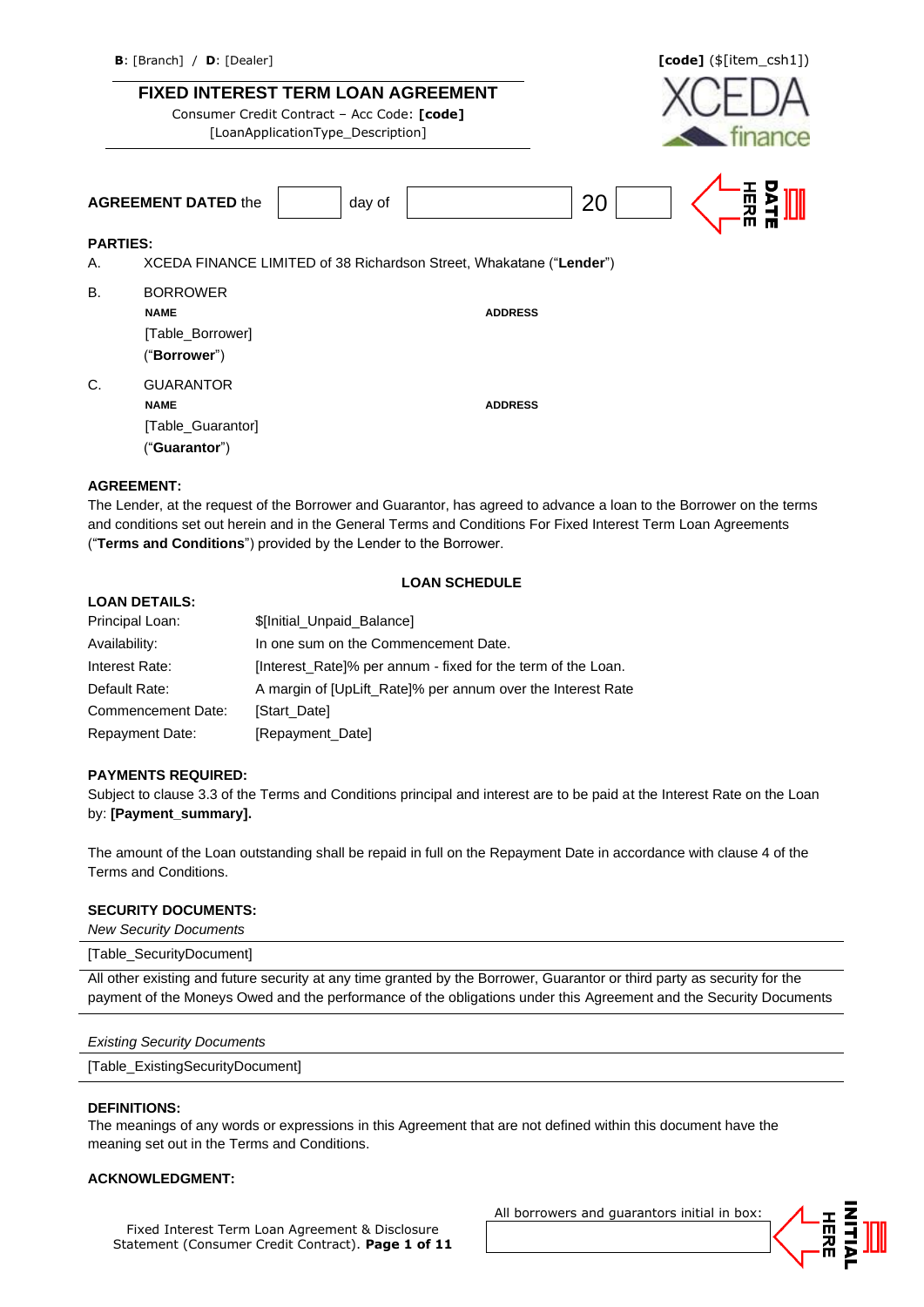### **FIXED INTEREST TERM LOAN AGREEMENT**

Consumer Credit Contract – Acc Code: **[code]** [LoanApplicationType\_Description]



By executing this Agreement below, the Borrower and Guarantor each acknowledge receipt of a copy of this Agreement (including the Terms and Conditions) and each Security Document and certify that they have received disclosure of such documents and their contents under sections 17 and 25 of the Credit Contracts and Consumer Finance Act 2003.

### **PRIVACY WAIVER:**

**I/We:**

**NAME ADDRESS**

[Table\_Borrower1] [Table\_Guarantor1]

understand that the personal information Xceda Finance Limited requests and I provide may be used to obtain further information about me from third parties, to assist Xceda Finance in making a decision as to whether to provide me credit and for enforcement of my contract if I default on my obligations to Xceda Finance.

The personal information may include details of my credit history, outstanding fines as well as contact information and information about my assets, employment status, liabilities and income.

Xceda Finance may collect such information from

- trading banks, finance companies, credit unions and other financial institutions;
- credit reporting services or agencies, such as Centrix, Equifax and illion;
- government agencies, such as Waka Kotahi New Zealand Transport Agency, Land Information New Zealand, the Personal Property Securities Register, Ministry of Justice, Inland Revenue Department and Work and Income New Zealand;
- credit collection agencies; and
- other third parties as required for the purposes described in this waiver.

### **Authorisation**

I understand and agree that:

- 1 by giving this authorisation third parties may provide my personal information they hold to Xceda Finance;
- 2 neither Xceda Finance nor any third party needs to contact me before providing my personal information to Xceda Finance;
- 3 if I default in my obligations to Xceda Finance, information about that default may be given to a credit reporting agency;
- 4 any third parties that Xceda Finance provides my personal information to under this authorisation may retain that information and use it to provide their own services, although any use and disclosure by those third parties must be in accordance with the Privacy Act 2020;

For more information about how Xceda Finance collects, holds and discloses personal information see our Privacy Policy at www.xceda.co.nz/legal/privacy-policy.

### **SPECIAL TERMS AND CONDITIONS:**

All borrowers and guarantors initial in box:

员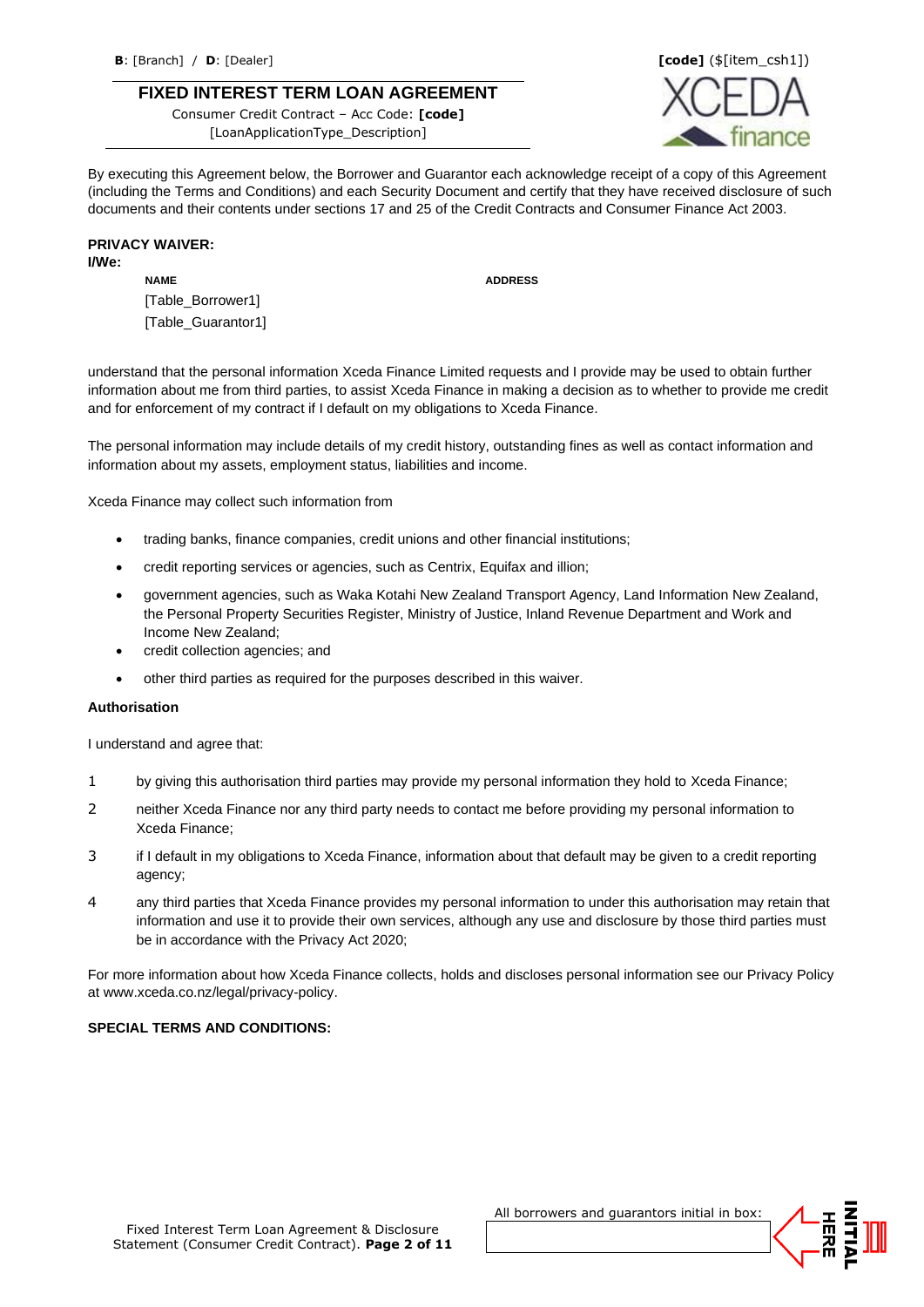**FIXED INTEREST TERM LOAN AGREEMENT**

Consumer Credit Contract – Acc Code: **[code]** [LoanApplicationType\_Description]



### **EXECUTED** as an agreement.



**WARNING**: It is recommended that all parties to this agreement **seek legal advice** before completing and signing this document, and that any party signing as Guarantor should seek such advice independently of the Borrower.

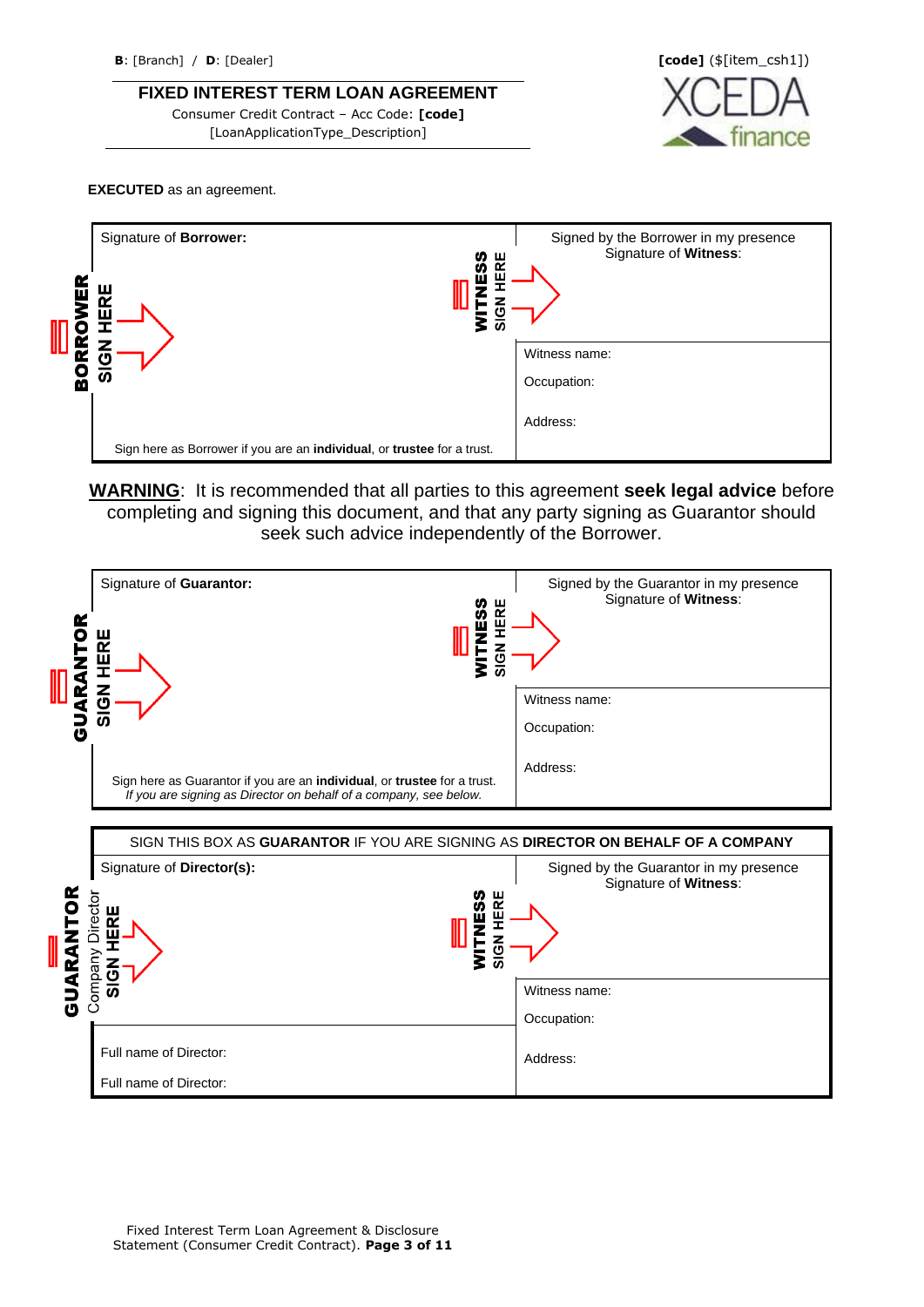**CREDIT CONTRACTS** (other than revolving credit contracts)



**IMPORTANT** – This document sets out key information about your consumer credit contract. You should read it thoroughly. If you do not understand anything in this document, you should seek independent advice. You should keep this disclosure statement and a copy of your consumer credit contract in a safe place.

The law gives you a limited right to cancel the consumer credit contract (see below for further details). Note that strict time limits apply.

### **FULL NAME AND ADDRESS OF CREDITOR** This is the person providing you the credit.

| You may send notices to the creditor by:                        | Name:                    | Xceda Finance Limited       |
|-----------------------------------------------------------------|--------------------------|-----------------------------|
|                                                                 | <b>Physical Address:</b> | 38 Richardson St, Whakatane |
| Writing to the creditor at the creditor's postal<br>address; or | <b>Postal Address:</b>   | PO Box 497, Whakatane 3158  |
| Otherwise as permitted by clause 14 of the Terms                | Fax:                     | 07 306 0274                 |
| and Conditions                                                  | Email:                   | help@xceda.co.nz            |

### **CREDIT DETAILS**

| Initial unpaid balance<br>\$[Initial_unpaid_balance]<br>made up of: | This is the amount you owe as at the date of this statement (including any fees charged by the creditor). |                                             |
|---------------------------------------------------------------------|-----------------------------------------------------------------------------------------------------------|---------------------------------------------|
|                                                                     | 1. Payment of loan proceeds:                                                                              |                                             |
|                                                                     | a) Paid to Borrower or third party at instruction of Borrower                                             | \$[ITEM_csh1]                               |
|                                                                     | b) Amount used to settle/refinance existing Xceda Finance Ioan                                            | \$[ITEM_csh2]                               |
|                                                                     | 2. Fees paid to third parties:                                                                            |                                             |
|                                                                     | a) Collateral/security checks & search fees                                                               | \$[ITEM_secchk]                             |
|                                                                     | b) Credit check fees                                                                                      | \$[ITEM_crdchk]                             |
|                                                                     | c) Security registration & legal fees                                                                     | \$[ITEM_secreg]                             |
|                                                                     | 3. Xceda Finance setup fees:                                                                              |                                             |
|                                                                     | a) Establishment fee                                                                                      | <b><i>SISUBTOTAL NE</i></b><br>T_ESTAB_FEE] |
|                                                                     | b) In-person signing fee                                                                                  | \$[ITEM_Signupfee                           |
|                                                                     | 4. Fees for optional services:                                                                            |                                             |
|                                                                     | a) Payment Protection Plan                                                                                | \$[ITEM_pppfee]                             |

**PAYMENTS** You are required to make each payment of the amount specified and by the time specified.

| <b>Timing of Payments</b> | Number of I<br>payments | <b>Amount of each</b><br>payment | Total amount<br>of payments |
|---------------------------|-------------------------|----------------------------------|-----------------------------|
| [TABLE_PaymentSummary]    |                         |                                  |                             |
|                           |                         |                                  | \$[Total Due A              |

**COMBINED TOTAL AMOUNT OF ALL PAYMENTS** 



All borrowers and guarantors initial in box:



**mount]**

**nano**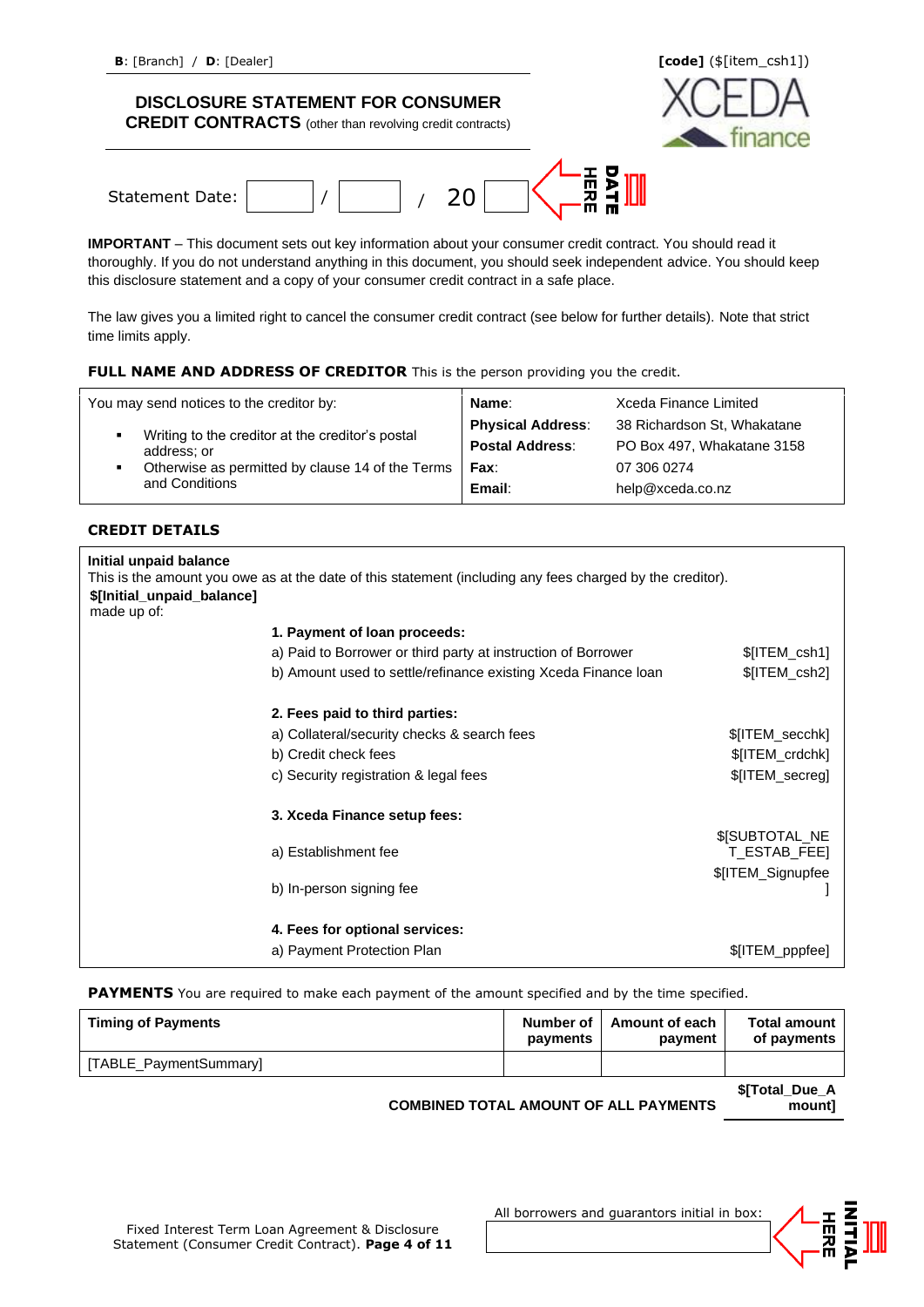### **DISCLOSURE STATEMENT FOR CONSUMER CREDIT CONTRACTS** (other than revolving credit contracts)

### **INTEREST**

**Annual interest rate(s)**

**[Interest\_Rate]%** fixed for the whole term of the contract, being [Installment\_count] [Installment\_Frequency] **Instalments** 

### **Total interest charges**

This is the total amount of the interest charges payable under the contract.

### **\$[Interest\_Total]**

### **Method of charging interest**

Interest charges are calculated and charged at the end of each [Installment\_Frequency\_Singular] by multiplying the average unpaid daily balance for the preceding [Installment\_Frequency\_Singular] by a [Installment\_Frequency] interest rate. The [Installment\_Frequency] interest rate is calculated by dividing the annual interest rate by the number of instalments per year.

### **CREDIT FEES AND CHARGES**

The following credit fee(s) and charge(s) (which are not included in the initial unpaid balance) are, or may become, payable under, or in connection with, the contract. Your credit contract may allow the creditor to vary these fees and charges.

- A maintenance fee \$[maintenance\_fee\_per\_installment] per [Installment\_Frequency\_Singular] is payable on the due date of each payment. Your payments shown above include this fee.
- Fees & charges payable on full prepayment are disclosed under the "FULL PREPAYMENT" heading.
- Fees and charges payable on default are disclosed under the "WHAT COULD HAPPEN IF YOU FAIL TO MEET YOUR COMMITMENTS" heading (sub heading: Default interest charges and default fees).
- Fees and charges payable for any amendment or variation to the contract including an additional advance or payment holiday.

Administration costs and fees payable on full prepayment are disclosed under the full prepayment heading.

### **CONTINUING DISCLOSURE**

Statements will be created every 6 months on the anniversary of your loan start date. The statements will give you information about the charges and payments on your account. Unless otherwise requested, statements will be delivered by email or post to the last known address of the primary borrower.

### **WHAT COULD HAPPEN IF YOU FAIL TO MEET YOUR COMMITMENTS**

#### **Security Interest**

This is secured credit. If you fail to meet your commitments under the contract, the creditor may be entitled to repossess and sell this property.

### **Description of security interest(s):**

We have a registered security interest over the following property.

[Table\_Collateral]

All other existing and future security at any time granted by the Borrower, Guarantor or third party as security for the payment of the Moneys Owed and the performance of the obligations under this Agreement and the Security **Documents** 

All security interests cover all obligations, unless otherwise specified in the security agreement. If we have to sell the security and it does not repay the loan, you remain liable for the outstanding amount.

All borrowers and guarantors initial in box:



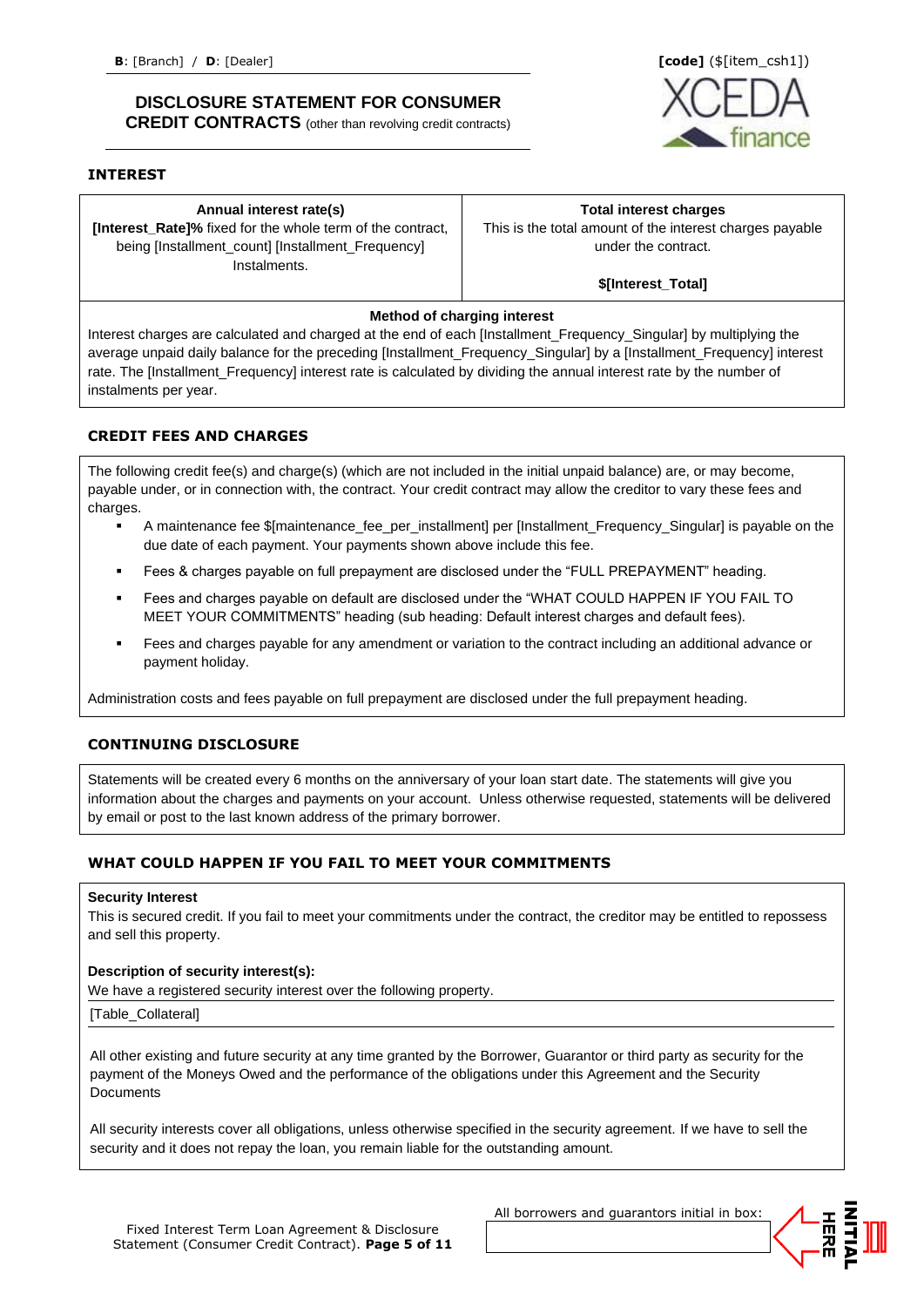**CREDIT CONTRACTS** (other than revolving credit contracts)



## **WHAT COULD HAPPEN IF YOU FAIL TO MEET YOUR COMMITMENTS** (continued from previous page)

#### **Default interest charges and default fees**

In the event of a default in payment and while the default continues you must pay the default interest charges. In the event of a breach of the contract or on the enforcement of the contract, the default fees specified below are payable. Your credit contract may allow the creditor to vary these fees and charges.

### **Default Interest**

Default interest is calculated from the time you fail to make a due payment until the arrears are paid. Default interest charges are calculated by multiplying the amount in arrears at the end of the day by a daily default interest rate. The daily default interest rate is calculated by dividing the annual default interest rate by 365. Default interest is charged to the account on the due date of each payment.

The annual default interest rate is [UpLift\_Rate]% per annum over the Interest Rate.

### **Default Fees**

If you default under this contract (including a default in payment) you will become liable for all costs, charges and expenses provided for in clause 19 of the Terms and Conditions, including, but not limited to, the Lender's own internal costs of administering the default (such as having to send arrears letters and notices and instruct solicitors) and all legal fees and disbursements calculated on a solicitor and own client basis incurred by the Lender in connection with the enforcement of the contract and the security documents

Default fees become payable on the day the letter is generated, or on the day the service relating to the default fee was rendered or invoiced to the creditor. Charges incurred as a result of a default which are invoiced to the creditor by a third party are passed on to your account at the invoiced amount.

Outline of fees as at the date of this statement:

| . .            | Standard overdue notice      | \$13.00                                            |
|----------------|------------------------------|----------------------------------------------------|
| $\blacksquare$ | Reversed payment letter      | \$15.00                                            |
| $\mathbf{r}$   | Repossession warning         | \$26.00                                            |
| л.             | Post-possession notice       | \$27.00                                            |
| $\mathbf{r}$   | Letter of demand             | \$30.00                                            |
|                | Standard repossession charge | \$200.00 (passed on at cost, actual cost can vary) |

All borrowers and guarantors initial in box:

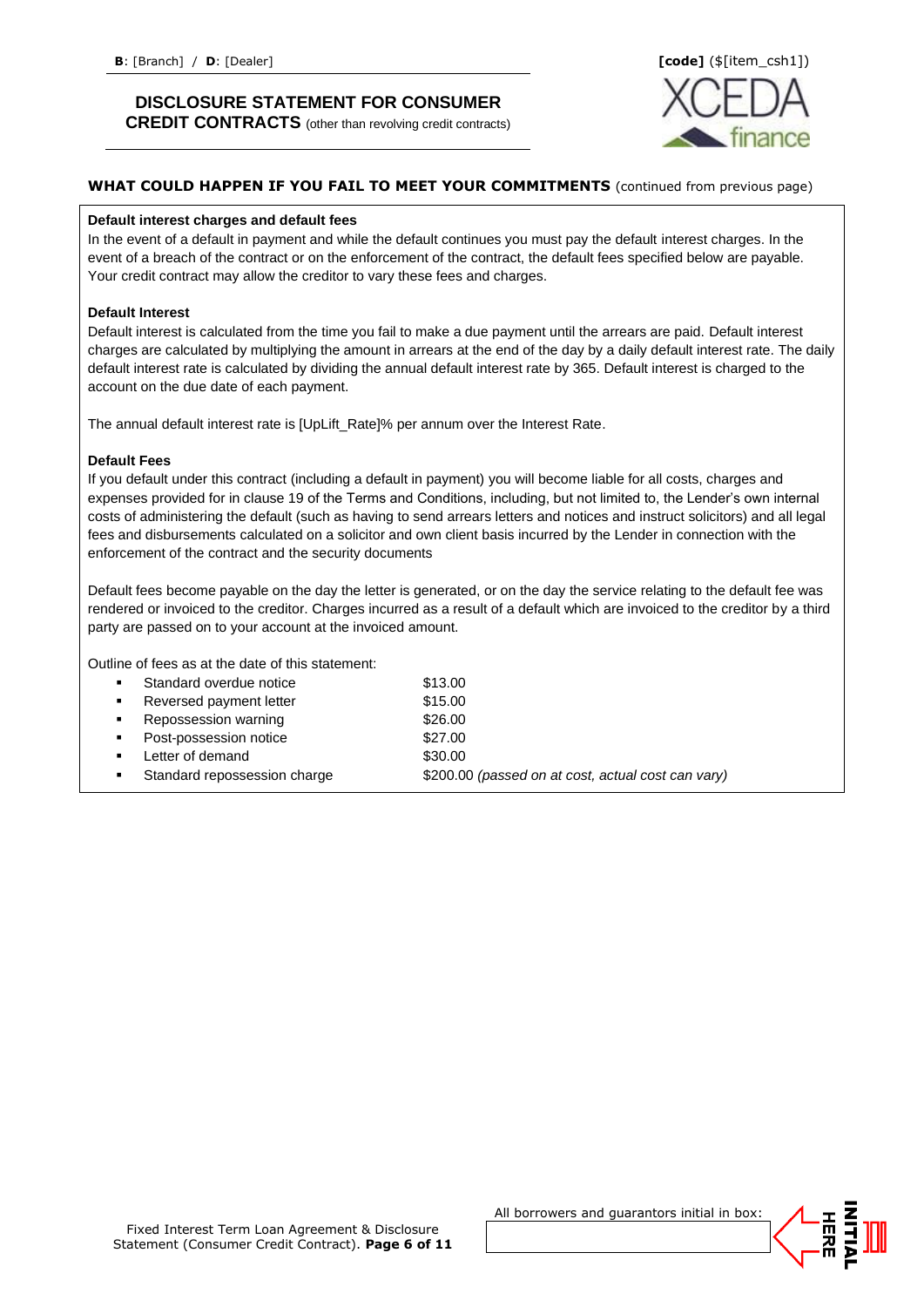**CREDIT CONTRACTS** (other than revolving credit contracts)



### **FULL PREPAYMENT**

If you pay the unpaid balance in full before the final payment is due (**full prepayment**), you will be required to pay a fee or charge to compensate the creditor for the loss (if any) resulting from the full prepayment. While the creditor has opted not to use the formula prescribed by the Credit Contracts and Consumer Finance Regulations 2004 to calculate the charge, the charge is only intended to compensate the creditor for the loss they incur as a result of full repayment.

See below for a description and formula showing how this fee is calculated.

You may also be required to pay an account closure administration fee being a charge equal to the creditor's average monthly administration cost arising from full prepayments, as well as the actual costs the creditor incurs in releasing security interests relating to the credit contract. As at the date this statement, these fees were:

- Account closure administration fee \$45.00
- Discharge of caveat \$220.00
- Discharge of mortgage  $$220.00$

The amount of any fee or charge specified above in this disclosure statement is subject to change, and the amount that will be charged will be the creditor's standard fee or charge at the time that particular fee or charge is imposed.

**Fee to compensate the creditor for the loss resulting from full prepayment**

The amount you will have to pay to compensate the creditor for the loss (if any) is determined by calculating the difference between the interest rate on your credit contract, and the interest rate the lender would earn if they put the money from the full prepayment on term deposit with their trading bank for the number of days it takes to re-lend the money (or the remaining duration of your account if that would be a lesser period).

The loss calculation is represented by the following formula.

**Where:**

| u   | Unpaid future balance at time of full prepayment                                                                                                                                                         |
|-----|----------------------------------------------------------------------------------------------------------------------------------------------------------------------------------------------------------|
|     | Average time taken to re-lend that money (28 days as at the date of this statement), calculated<br>periodically by the creditor, or remaining term of contract (whichever is the lesser period of time). |
| cin | Interest rate on credit contract                                                                                                                                                                         |
| bin | Interest rate bank would give the lender if it were to put amount <b>u</b> on term deposit for time <b>t</b>                                                                                             |

**Formula:**  $||(cin-bin \div 100) \times u| \div 365| \times t$ 

**Example:** The amount of \$5,000 (u) is prepaid on a contract with an interest rate of 22% p.a (cin). The remaining time is 180 days, but the creditors' calculation of the days it will take to re-lend the money is 44 days (t). The interest rate the lender can achieve for a 180 day term deposit is 7% p.a. (bin).

**So, given**: u =5000, t =44, cin =22, bin =7, **the fee to compensate the creditors loss is:**

$$
\left[ \left[ \left( 22 - 7 \div 100 \right) \times 5000 \right] \div 365 \right] \times 44 = \$90.41
$$

All borrowers and guarantors initial in box:

舌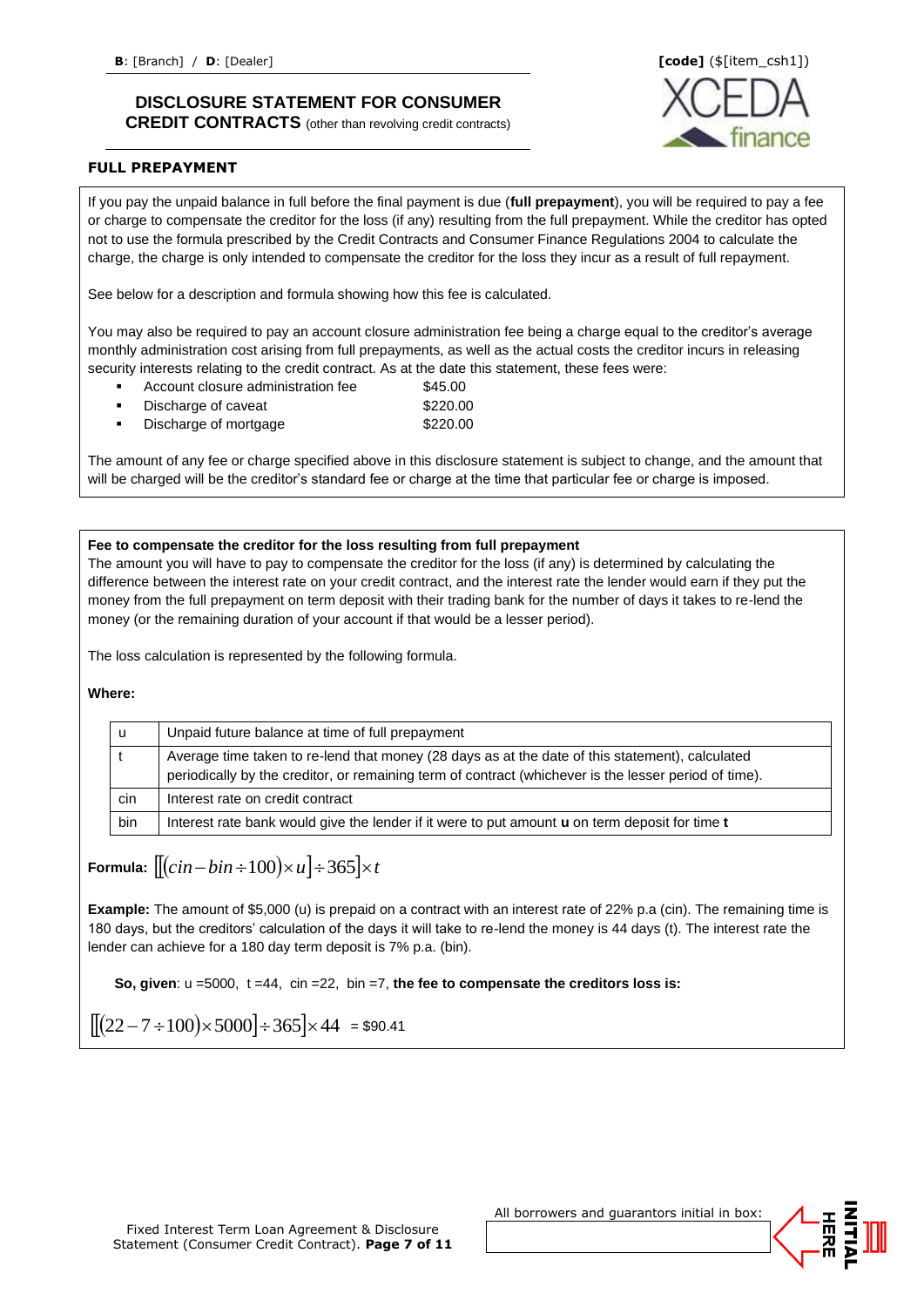**CREDIT CONTRACTS** (other than revolving credit contracts)



### **RIGHT TO CANCEL**

You are entitled to cancel the consumer credit contract by giving notice to the creditor.

### **Time limits for cancellation**

You must give notice that you intend to cancel the contract within 5 working days of the statement date on the front of this document. Saturdays, Sundays, and national public holidays are not counted as working days.

### **How to cancel**

To cancel, you must give the creditor written notice that you intend to cancel the contract by –

- Giving notice to the creditor or an employee or agent of the creditor; or
- Posting the notice to the creditor or an agent of the creditor; or
- Emailing the notice to the creditor's email address (if specified on the front of this disclosure statement)
- Sending the notice to the creditors fax number (if specified on the front of this disclosure statement)

### **What you may have to pay if you cancel**

If you cancel the contract the creditor can charge you –

- interest for the period from the day you received the advance until the day you repay the advance; and
- the amount of any reasonable expenses the creditor had to pay in connection with the contract and its cancellation (including legal fees and fees for credit reports, etc)

### **WHAT TO DO IF YOU SUFFER UNFORSEEN HARDSHIP**

If you are unable to keep up your payments or other obligations because of illness, injury, loss of employment, the end of a relationship, or other reasonable cause, you may be able to apply to the creditor for a hardship variation.

To apply for a hardship variation, you need to:

- a) make an application in writing; and
- b) explain your reason(s) for the application; and
- c) request one of the following:
	- an extension of the term of the contract (which will reduce the amount of each payment due under the contract); or
	- a postponement of the dates on which payments are due under the contract (specify the period for which you want this to apply); or
	- both of the above; and
- give the application to the creditor

Do this as soon as possible. If you leave it for too long, the creditor may not have to consider your application.

### **DISPUTE RESOLUTION**

Name of dispute resolution scheme: **Insurance & Financial Services Ombudsman Scheme Inc (IFSO)**

It is free to make a complaint to this independent dispute resolution scheme. This scheme can help you to resolve any disagreements you have with the creditor. Contact details of dispute resolution scheme:

| Phone            | 0800 888 202                                                      |
|------------------|-------------------------------------------------------------------|
| Website          | www.ifso.co.nz                                                    |
| Business address | Level 8, Shamrock House, 79-81 Molesworth Street, Wellington 6011 |

### **REGISTRATION ON FINANCIAL SERVICE PROVIDER REGISTER**

Creditor registration name: **Xceda Finance Limited** Registration Number: **FSP3501**

### **END OF DISCLOSURE STATEMENT (Next 3 Pages are Direct Debit Payment Forms)**

Fixed Interest Term Loan Agreement & Disclosure Statement (Consumer Credit Contract). **Page 8 of 11** All borrowers and guarantors initial in box:

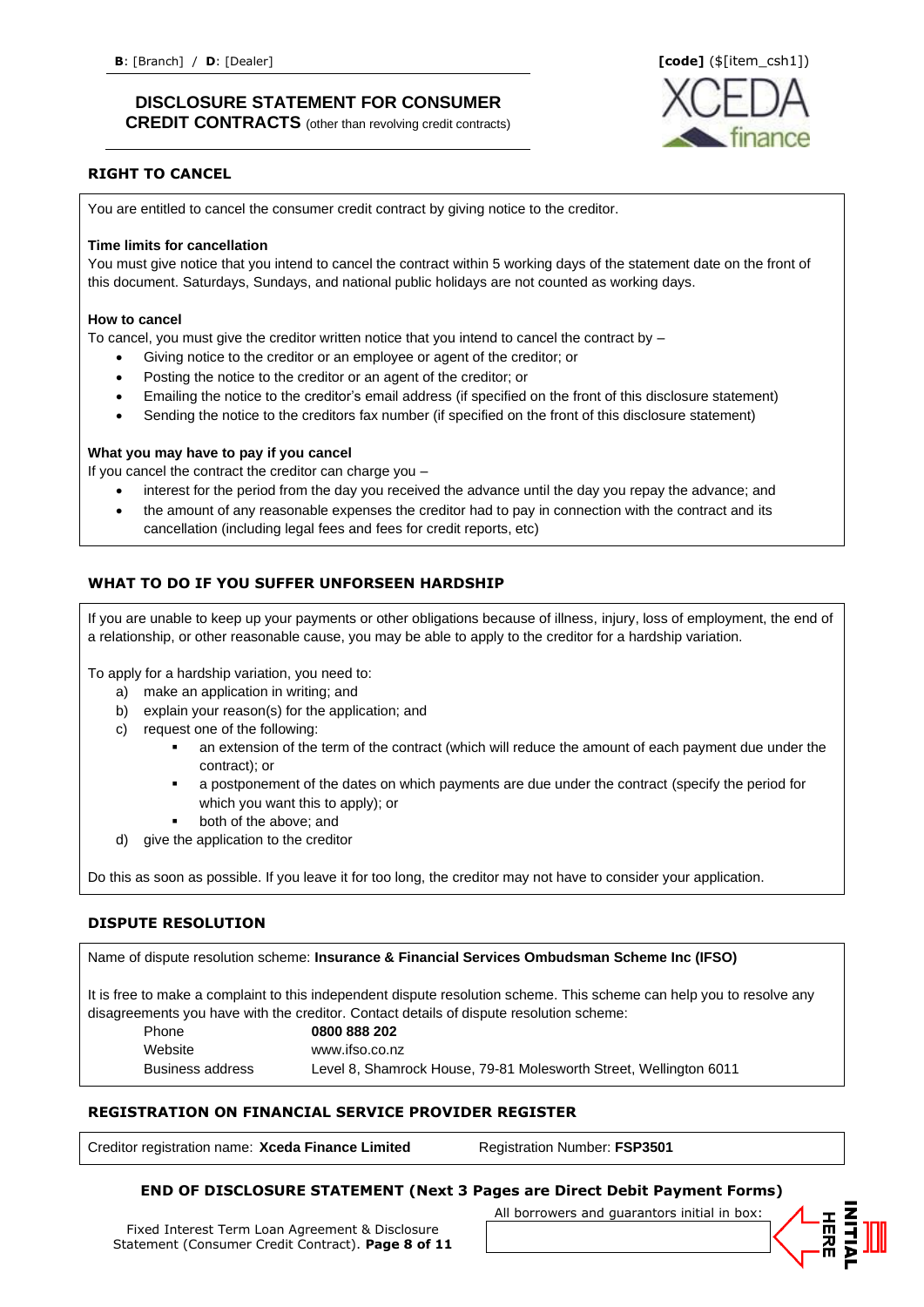

[Transport\_LegalDate]

[Transport\_EntityName] [Transport\_Address]

Dear [Transport\_EntityContactSalutation],

## **NOTICE OF DIRECT DEBIT**

If you have completed the Direct Debit Authority, the instalments on your loan with Xceda Finance will be deducted from your nominated Bank Account.

The date we debit your bank account is set based on your payday and may not align with the instalment date on your loan.

**ANZ, KiwiBank, National Bank, ASB and most other banks**: Funds must be debited on the same day as your pay is deposited into your bank account. We verify this day from your bank statement.

**Westpac**: Funds will be debited on the day after your pay is deposited into your bank account.

The details below record the timing and amount of what we will debit in future. Please keep this for your records.

| Date of first debit           | [FirstPaymentDate]       |
|-------------------------------|--------------------------|
| <b>Frequency of Debits</b>    | [Installment_Frequency]  |
| Amount of each Debit          | [Payment SummaryAmounts] |
| <b>Total number of Debits</b> | [InstallmentCount]       |

We will send you an email or SMS (text) message to notify you of any debits that differ from the above.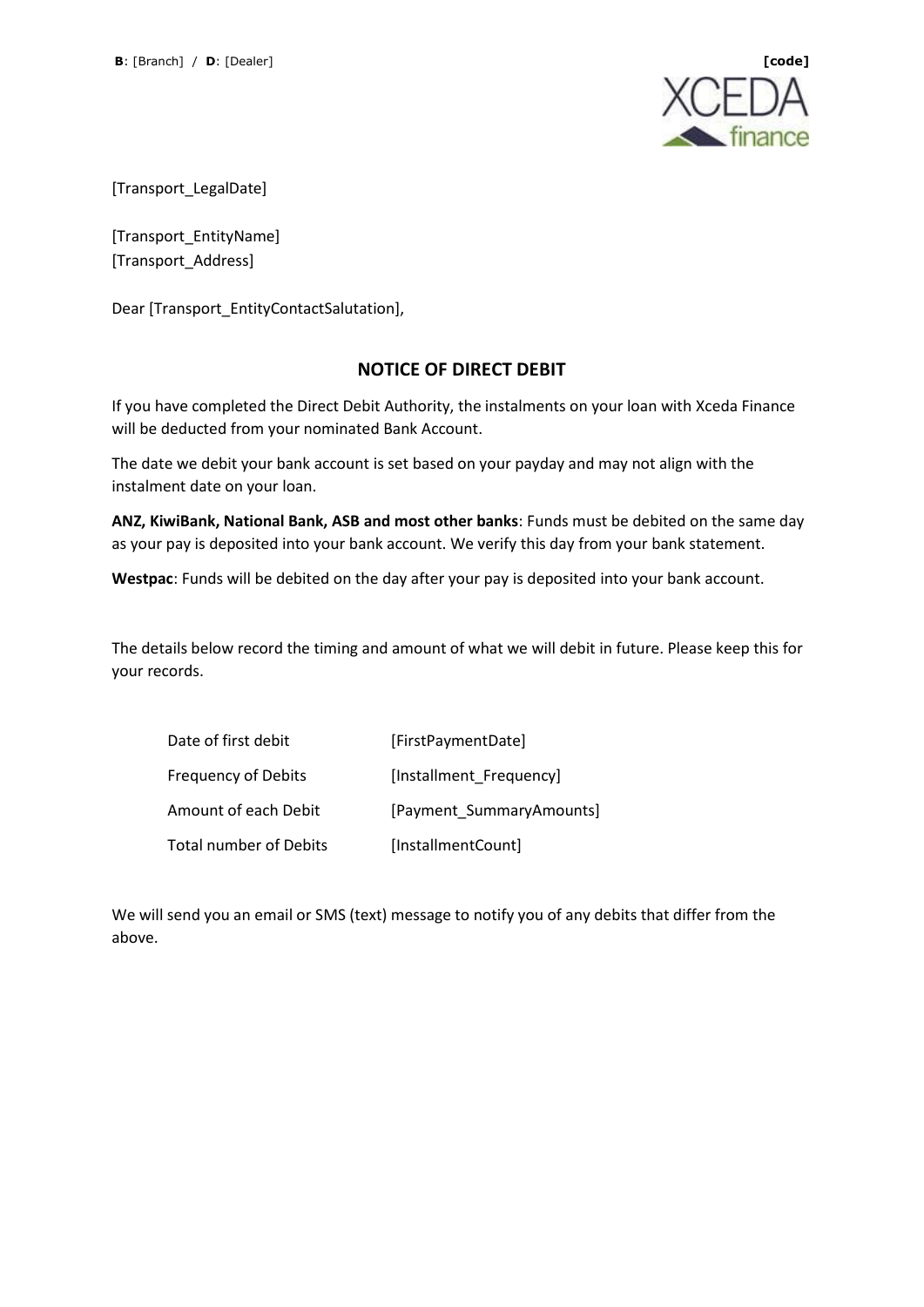## DIRECT DEBIT PAYMENT FORM Xceda Finance Limited

## BANK INSTRUCTIONS **AUTHORITY TO ACCEPT**

**NAME** [PrimaryEntityBankAccountName]

(of bank account)

BANK ACCOUNT FROM WHICH PAYMENTS TO BE MADE:

## [PrimaryEntityBankAccountNumber]

Suffix

Bank Branch Account Number

(Please attach an encoded deposit slip to ensure your number is loaded correctly)

To: The Bank Manager,

BANK: : [PrimaryEntityBankName]

BRANCH:

TOWN/CITY: [PrimaryEntityBankAccountBranch]

I/we authorise you to debit my/our account with the amounts of direct debits from **XCEDA FINANCE LIMITED**

with the Authorisation Code specified on this authority in accordance with this authority until further notice. I agree that this authority is subject to: The bank's terms and conditions that relate to my account, and The specific terms and conditions listed below.

### **INFORMATION TO APPEAR ON MY/OUR BANK STATEMENT:**

PAYER PARTICULARS PAYER CODE PAYER PAYER REFERENCE

| $X$ C E D A F I N A N C E |       |                                                  |              |             | $[A U T O M A T I C P$ |  |
|---------------------------|-------|--------------------------------------------------|--------------|-------------|------------------------|--|
|                           |       | YOUR SIGNATURE(S)                                |              |             |                        |  |
|                           | DATE: |                                                  |              |             |                        |  |
| Approved<br>2485          |       | For Bank Use Only<br>Original - Retain at Branch |              |             | <b>BANK</b>            |  |
| 07                        | 2018  | Date Received:                                   | Recorded by: | Checked by: | <b>STAMP</b>           |  |

### **SPECIFIC CONDITIONS RELATING TO NOTICES AND DISPUTES**

I may ask my bank to reverse a direct debit up to 120 calendar days after the debit if:

- 1) I don't receive a written notice of the amount and date of each direct debit from the initiator, or
- 2) I receive a written notice but the amount or the date of debiting is different from the amount or the date specified on the notice.

The initiator is required to give you a written notice of the amount and date of each direct debit no less than 10 calendar days before the date of the debit.

If the bank dishonours a direct debit but the initiator sends the direct debit a second time within 5 business days of the original direct debit, the initiator is not required to notify you a second time of the amount and date of the direct debit.

### **CONDITIONS OF THIS AUTHORITY**

1. The Initiator:

- 1.1 Will provide notice either;
- 1.1.1 in writing; or
- 1.1.2 by electronic mail where the Customer has provided prior written consent to the Initiator.
- 1.2 Has agreed to give advance Notice of the net amount of each Direct Debit and the due date of the debiting at least 10 calendar days (but not more than 2 calendar months) before the date when the Direct Debit will be initiated.
	- 1.2.1 The advance notice will include the following message:

"Unless advice to the contrary is received from you by (date\*), the amount of \$.......... will be directly debited to your Bank account on (initiating date\*).'

\*This date will be at least two (2) days prior to the initiating date to allow for amendment of Direct Debits.

1.3 May, upon the relationship which gave rise to this instruction being terminated, give notice to the Bank that no further Direct Debits are to be initiated under the instruction. Upon receipt of such notice the Bank may terminate this instruction as to future payments by notice in writing to me/us.

2. The Customer may:

2.1 At any time, terminate this instruction as to future payments by giving written (or by the means previously agreed in writing) notice of termination to the Bank and to the Initiator.

2.2 Stop payment of any Direct Debit to be initiated under this instruction by the Initiator by giving written notice to the Bank prior to the Direct Debit being paid by the Bank.

3. The Customer acknowledges that:

**DIRECT DEBITS** (Not to operate as an assignment or agreement)

**AUTHORISATION CODE 1 2 2 4 8 5 2**